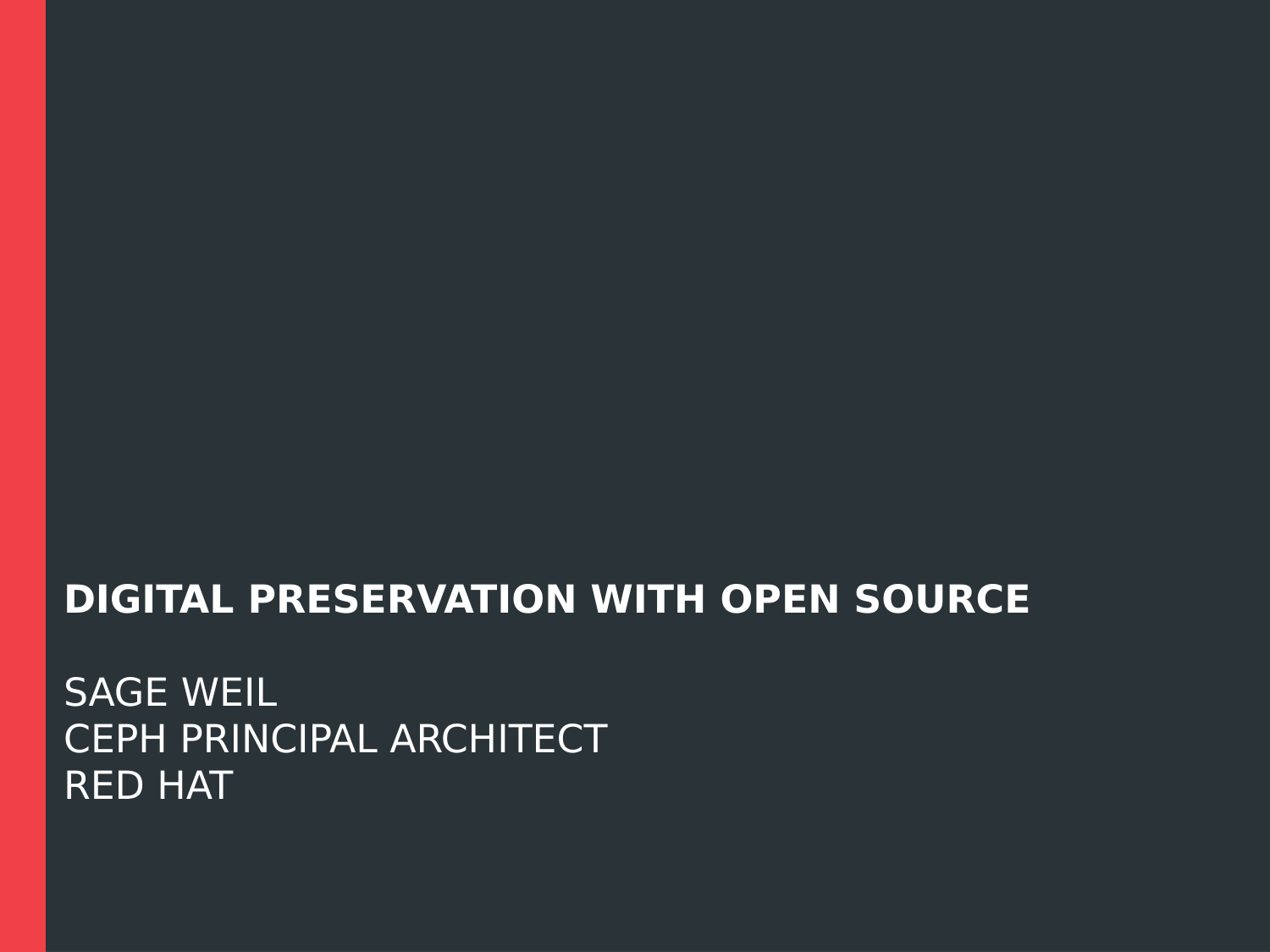#### WHAT IS CEPH

- Scale-out distributed storage
	- terabytes to exabytes
- Self manage whenever possible
- Fault tolerant no single points of failure
- Storage hardware agnostic
- Commodity components
- Single cluster, multiple protocols
	- Object, Block, File
- Free and open source



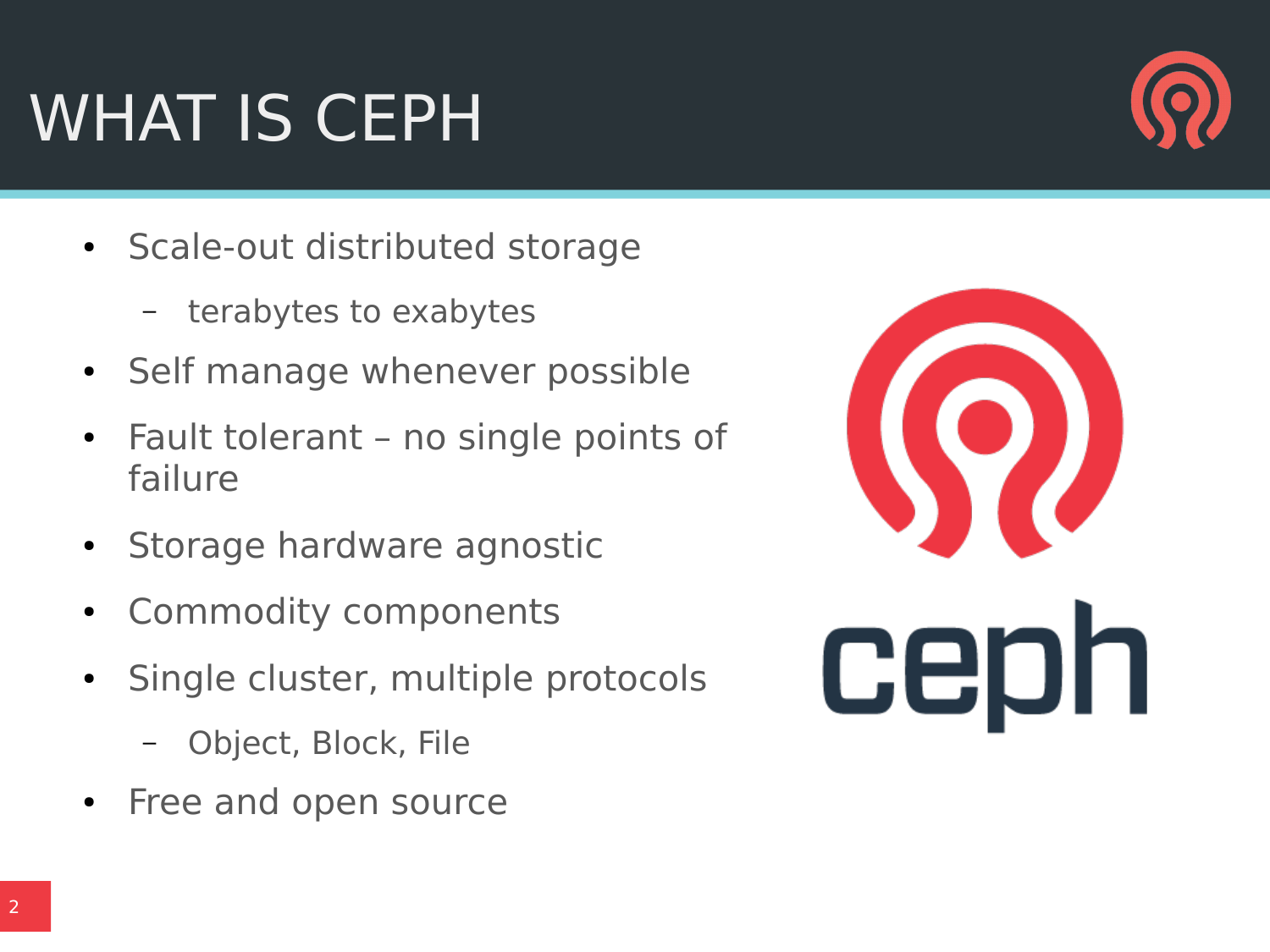#### VALUE OF OPEN SOURCE FOR ARCHIVAL STORAGE



- Cost at scale
- Hardware vendor independence
	- Drives down cost
	- Price vs performance vs robustness
- Software vendor independence
	- Data lifetime far exceeds vendor lifetime
- **Transparency** 
	- How do you read your data in 10, 20, 50 years?
	- Data is not hostage to proprietary platform
- Efficient investment of tax dollars
	- Technology investment benefits all users, not a single vendor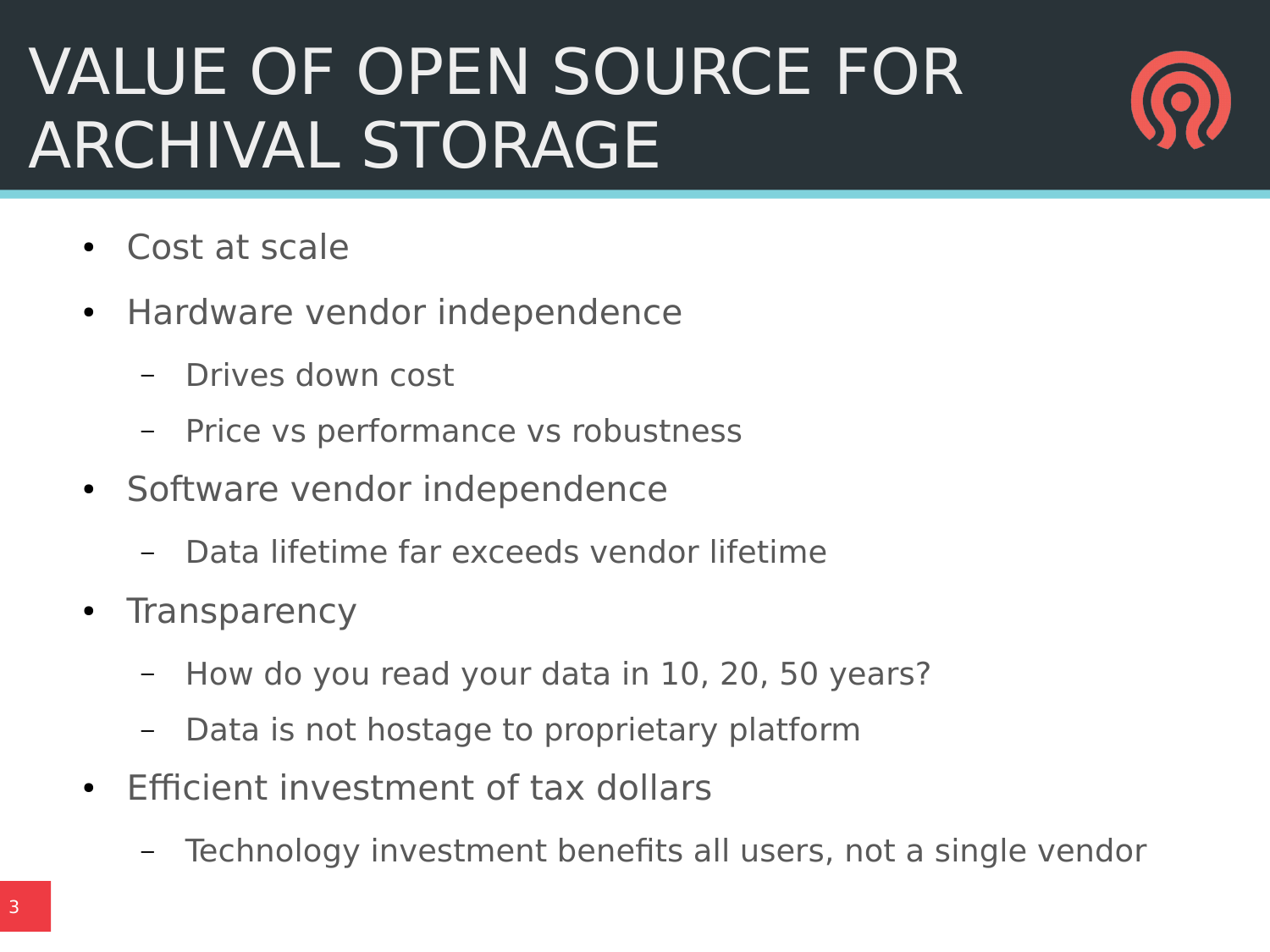## ARCHITECTURE TRENDS



- Hybrid SSD (flash) and HDD (hard disk) architectures
	- Range of flash solutions
		- Capacity, write, or read optimized
	- **Tiering**
- Ethernet attached devices
	- HDDs and SSDs attached directly to network
	- Embedded low-power processors running Linux
	- Eliminate "host" systems with expensive x86 CPUs, RAM
	- Several products announced, many others coming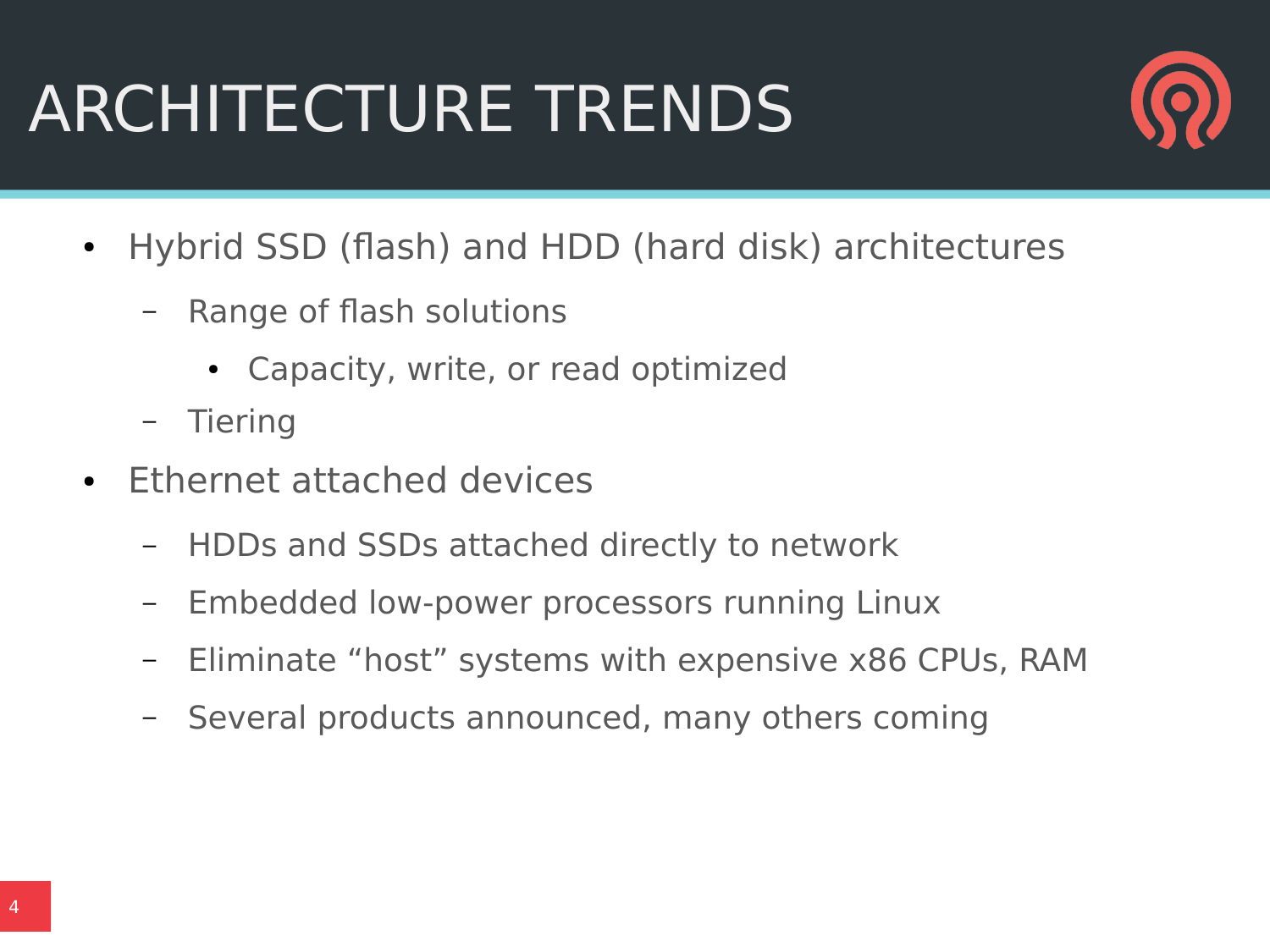## ERASURE CODING



- Ceph recently added erasure coding support
	- Pluggable algorithms
	- Other open storage systems are doing the same
		- Swift, GlusterFS
- Trade-off between space efficiency and more expensive recovery
	- Can be problematic for low-power, low-cost devices
- Local Recovery Codes
	- Trade some extra storage for recovery efficiency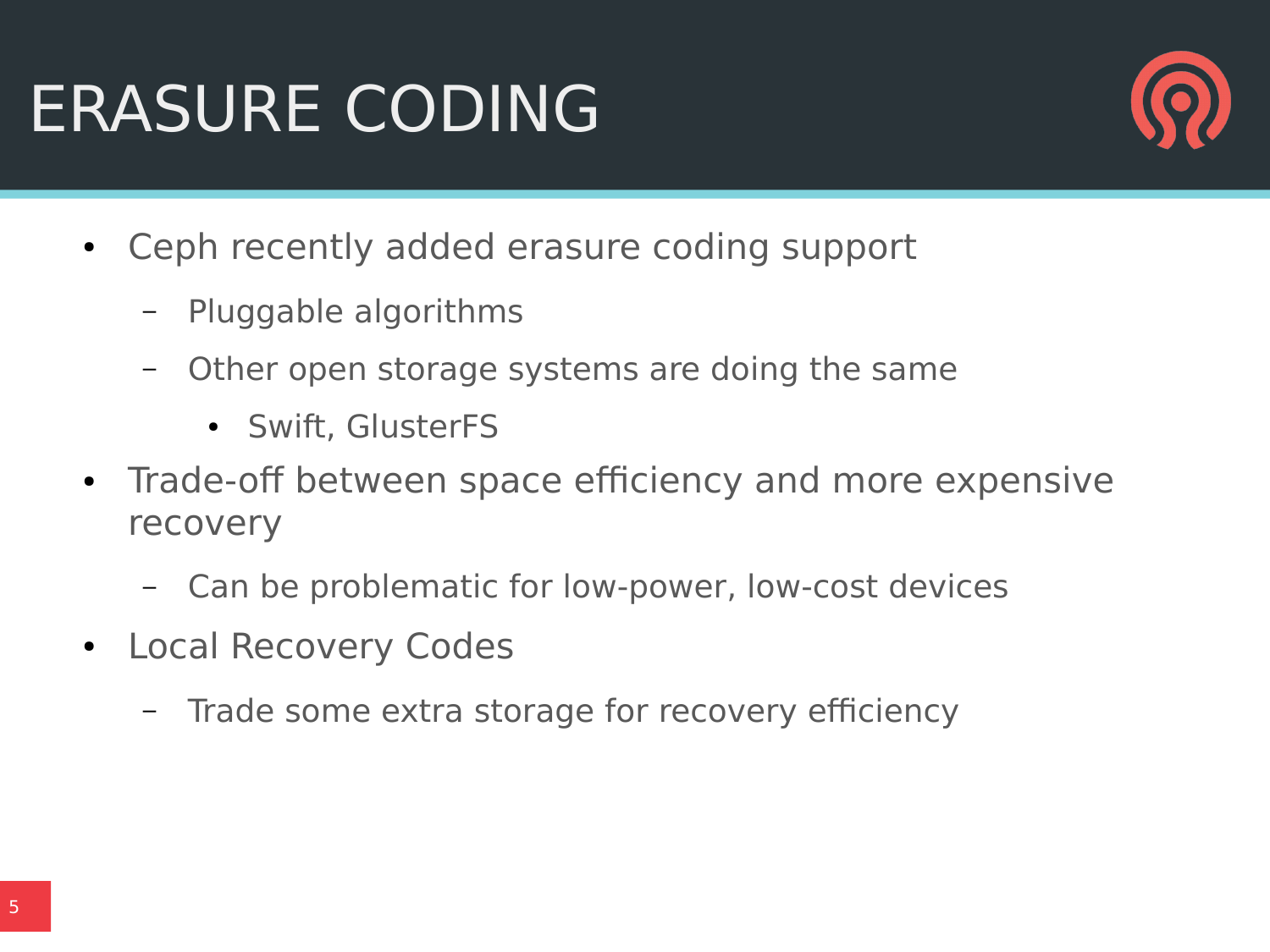#### ERASURE CODING







Recover with any 8 of 12 1.5x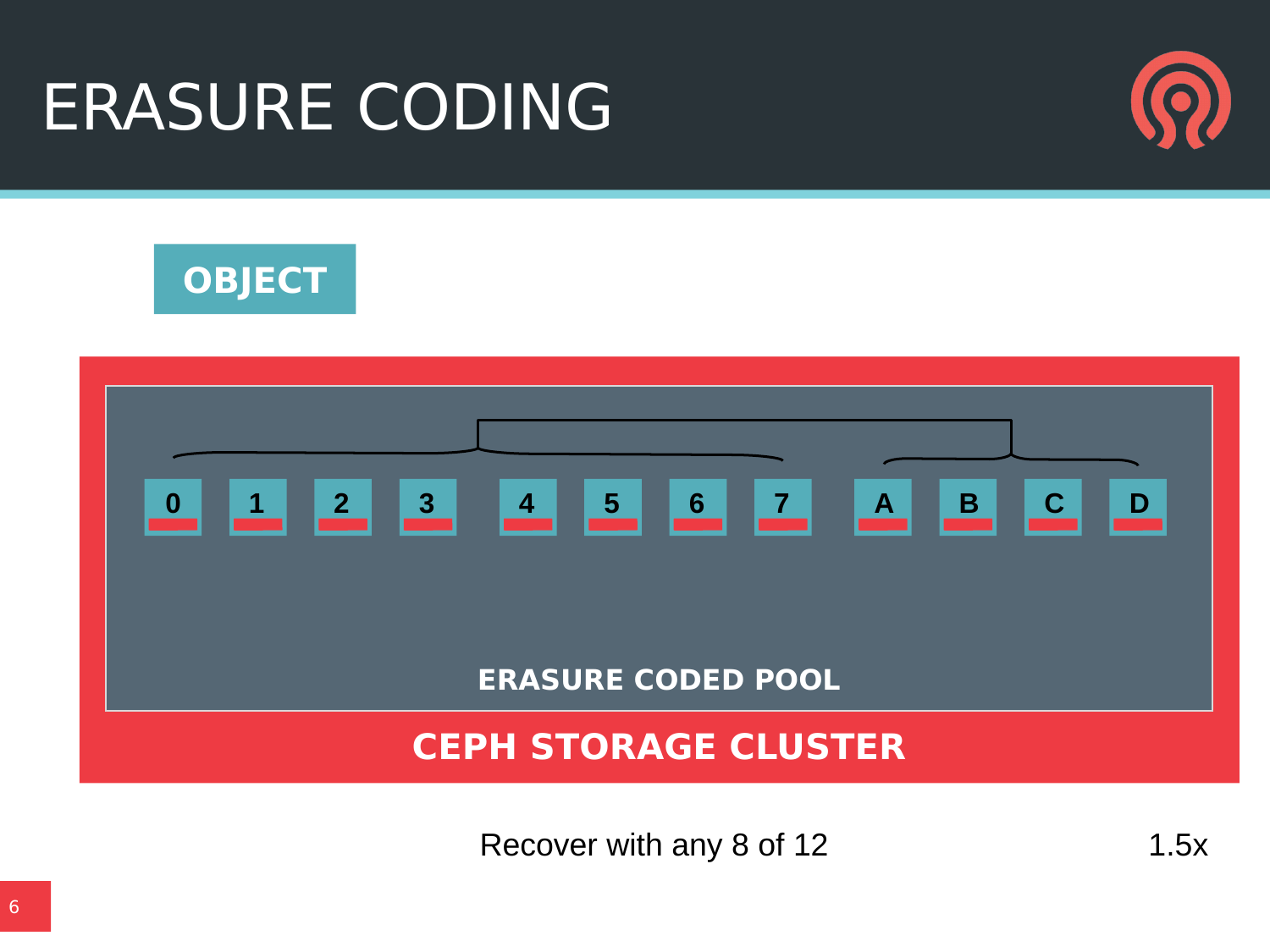# LOCAL RECOVERY CODE (LRC)





Recover any one block with 4 of 5 1.87x Otherwise, recover with any 8 of 12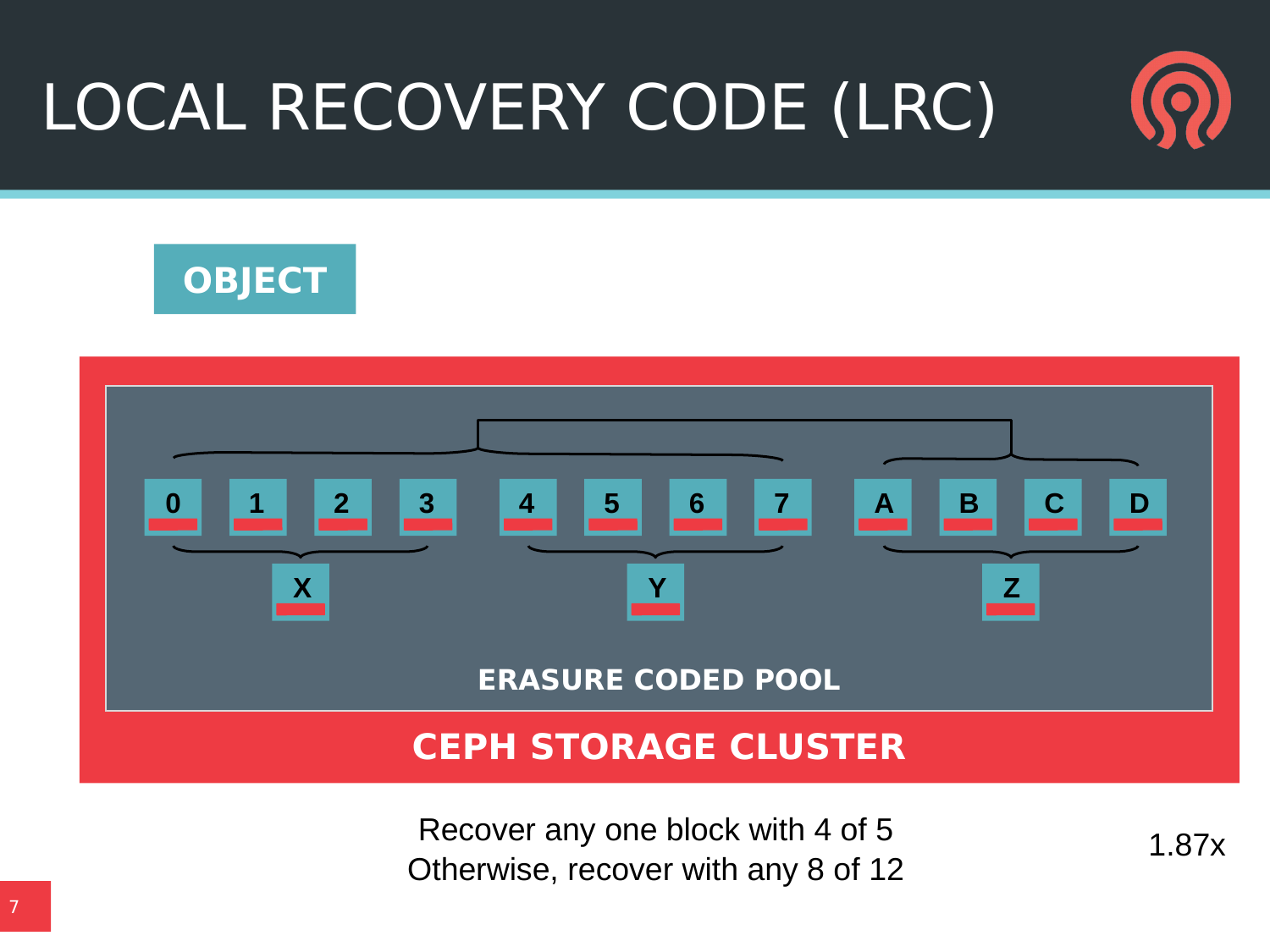## OPTIMIZING FOR POWER



- Electricity has become a cost driver
- Offline storage attractive
	- One advantage of tape and optical disc media
	- Slow access times (minutes)
- Online devices (SSD, HDD) can be powered down
	- Not as cheap, but faster access times (seconds)
- Not yet present in open SDS projects, but coming
	- Erasure codes + low-power ethernet attached devices + adaptive power utilization